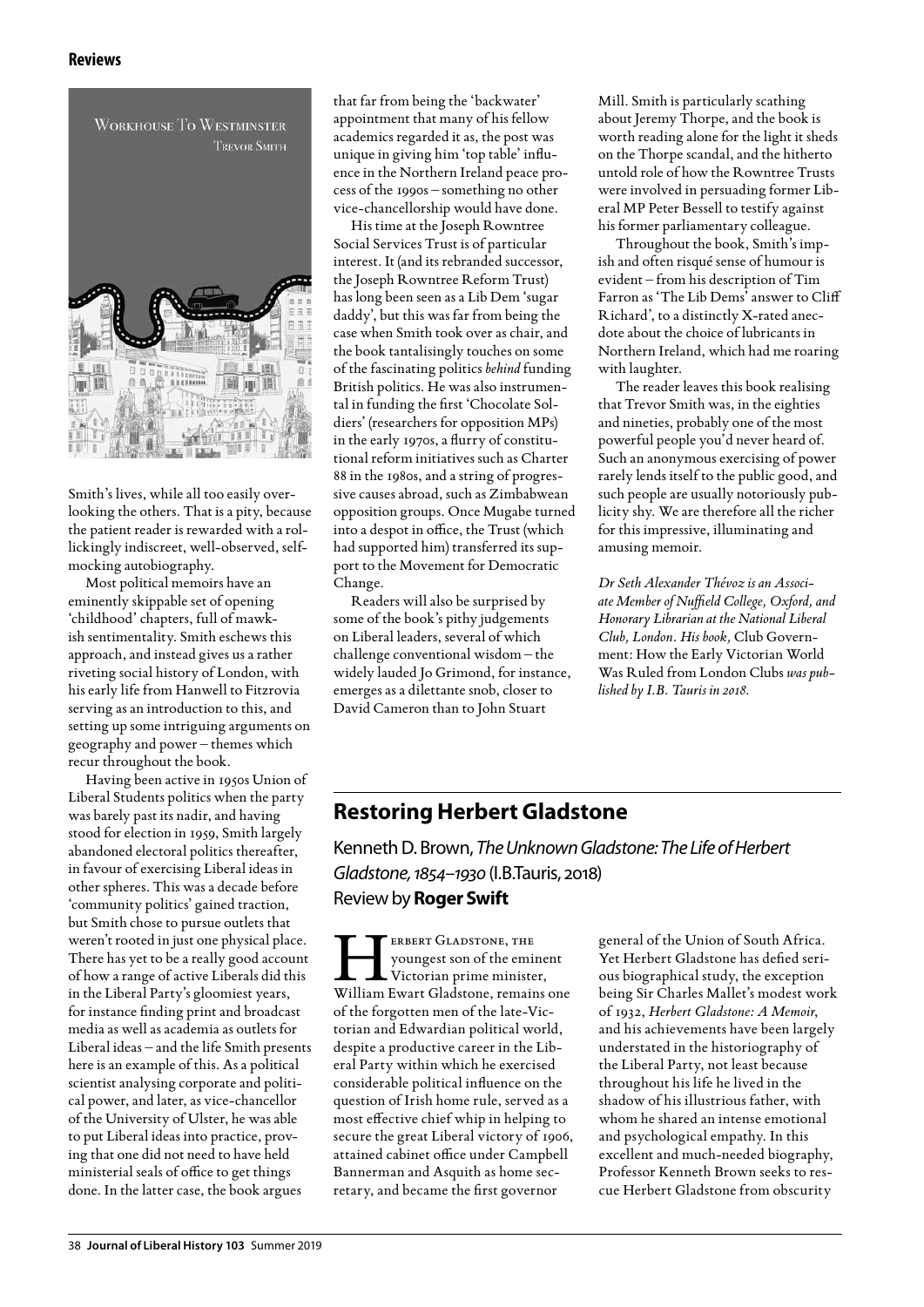## **Reviews**

 $The$ Life of Herbert Gladstone,  $1854 - 1930$ THE UNKNO GLADS **KENNETH D. BROWN** 

LETAURIS

and restore him to his rightful place in the history of the Liberal Party.

The various chapters examine Herbert's journey from Hawarden to Westminster; his personal experience of the Irish question; his years in the wilderness as an opposition MP; his development as a Liberal chief whip; his years as home secretary; his experiences as governor general of South Africa; and his later work within the Liberal Party, largely behind the scenes, until his death in 1930. This is followed by a short but succinct epilogue, which provides an effective conclusion to the biography. This said, the underlying theme that runs throughout the book is Herbert Gladstone's consistent loyalty throughout his career to his father's principles and his desire to protect the name, principles and achievements of William Gladstone.

Educated at Eton and University College, Oxford, where he received a first-class degree in History, Gladstone obtained a lectureship at Keble College, due largely to family connections. His initial interest in politics was provoked by the Bulgarian atrocities of 1876 and his father's staunch defence of the rights of minorities, whose cause Herbert was to champion throughout his life. In 1880 he was returned as the Liberal MP for Leeds (the seat having been previously won and then vacated by William Gladstone in favour of Midlothian) and, in 1885, for Leeds West, subsequently serving the constituency until he was raised to the peerage as Viscount Gladstone in 1910.

In 1881, during his second administration, and despite warnings from his cabinet colleagues that he could be open to charges of nepotism, William Gladstone appointed Herbert a Civil Lord of the Admiralty, or junior whip, and later in the year he accompanied W. E. Forster, the Irish secretary, to Ireland. While he deplored the violence of the Land League, Herbert concluded that the Irish people were deserving of selfgovernment on both moral and practical grounds and that the root of the Irish problem lay in English autocracy and the culpability of the landlords. Indeed, Professor Brown argues not only that Herbert Gladstone's views on the principle of home rule were at this stage both independent of, and more advanced than those of his father but also that, in flying the 'Hawarden Kite' in December 1885, Herbert was acting entirely of his own volition rather than as a mere cipher for his father, who he regarded as the only Liberal with sufficient political clout to deliver home rule. Herbert's subsequent appointment by his father as financial secretary to the Treasury during William Gladstone's short-lived third ministry was in some respects a recognition of the value placed by Gladstone on his son's important role as a link between himself, the Irish and Liberals in both the country and parliament.

With the failure of the first Home Rule Bill and the formation of Salisbury's second Tory ministry, Herbert Gladstone was one of the leading critics in parliament of both Balfour's Irish policy and Joseph Chamberlain and the Liberal Unionists, whom he described as 'illiberal disunionists', and his growing reputation within the Liberal Party was subsequently reflected in his appointment in 1892 as under-secretary for the Home Office under Herbert Henry Asquith during Gladstone's fourth ministry. Here, he conducted important work behind the scenes in the preparation of the Building Societies Act, the Employer's Liability Act and the Factory Acts, and in the amelioration of the harsh prison conditions promoted by the reactionary Du Cane regime. In 1894, after his father's resignation following the defeat of the third Home Rule Bill, Herbert Gladstone was promoted to cabinet rank by Lord Rosebery as First Commissioner of the Board of Works, a post he held until the fall of the government in 1895.

Following William Gladstone's death in 1898, Herbert Gladstone was preoccupied with family matters but in 1899 he accepted the post of chief whip offered

by Campbell-Bannerman, who was anxious to appoint someone whose politics were, like his own, faithful to William Gladstone's, and with whom he developed a strong working relationship. This was a difficult task, given the deep divisions and personal rivalries within the Liberal Party, not least during the Boer War, and given a dysfunctional party machine. Nevertheless, as Professor Brown shows, Herbert Gladstone achieved considerable success in meeting these challenges, and the Liberal landslide of 1905 owed much to his reorganisation of the party machine by finding and placing suitable candidates in every seat and raising the necessary finances to support them. Most notably, he also negotiated a pact with the Labour Representation Committee in 1903, which ensured that Liberal and Labour candidates did not split the vote in two-member constituencies.

Appointed home secretary in the new Liberal administration, Gladstone inherited a large department with a wide remit which generated a huge workload; yet he was able to sponsor significant legal reforms in 1906–7, including the further amelioration of prison conditions, the promotion of the Borstal idea for adolescent offenders, the foundation of the probation system, and the establishment of the Court of Appeal. Other measures he promoted, with the able assistance of his under-secretary, Herbert Samuel, included the Workmen's Compensation Act (1906), the Deceased Wife's Sister's Marriage Act (1907), the Advertisements Regulation Act (1907), the Factory and Workshops Act (1907) and the Coal Mines (Eight Hours) Act (1908). In implementing the Aliens Act, introduced by the Conservatives in 1905, Gladstone sought to humanise the measure by giving the Home Office greater discretion over migrants fleeing from religious or political persecution, despite claims from the Tory gutter press that he was being too soft on French anarchists, Russian Jews and German gypsies. By contrast, however, Professor Brown shows that Gladstone found difficulty in addressing the challenge to public order presented by the activities of the Women's Social and Political Union. Whilst disapproving of WSPU disorders, Gladstone supported the enfranchisement of women, unlike the prime minister, Herbert Asquith, and most of his cabinet colleagues who disapproved (as indeed did King Edward VII) of his